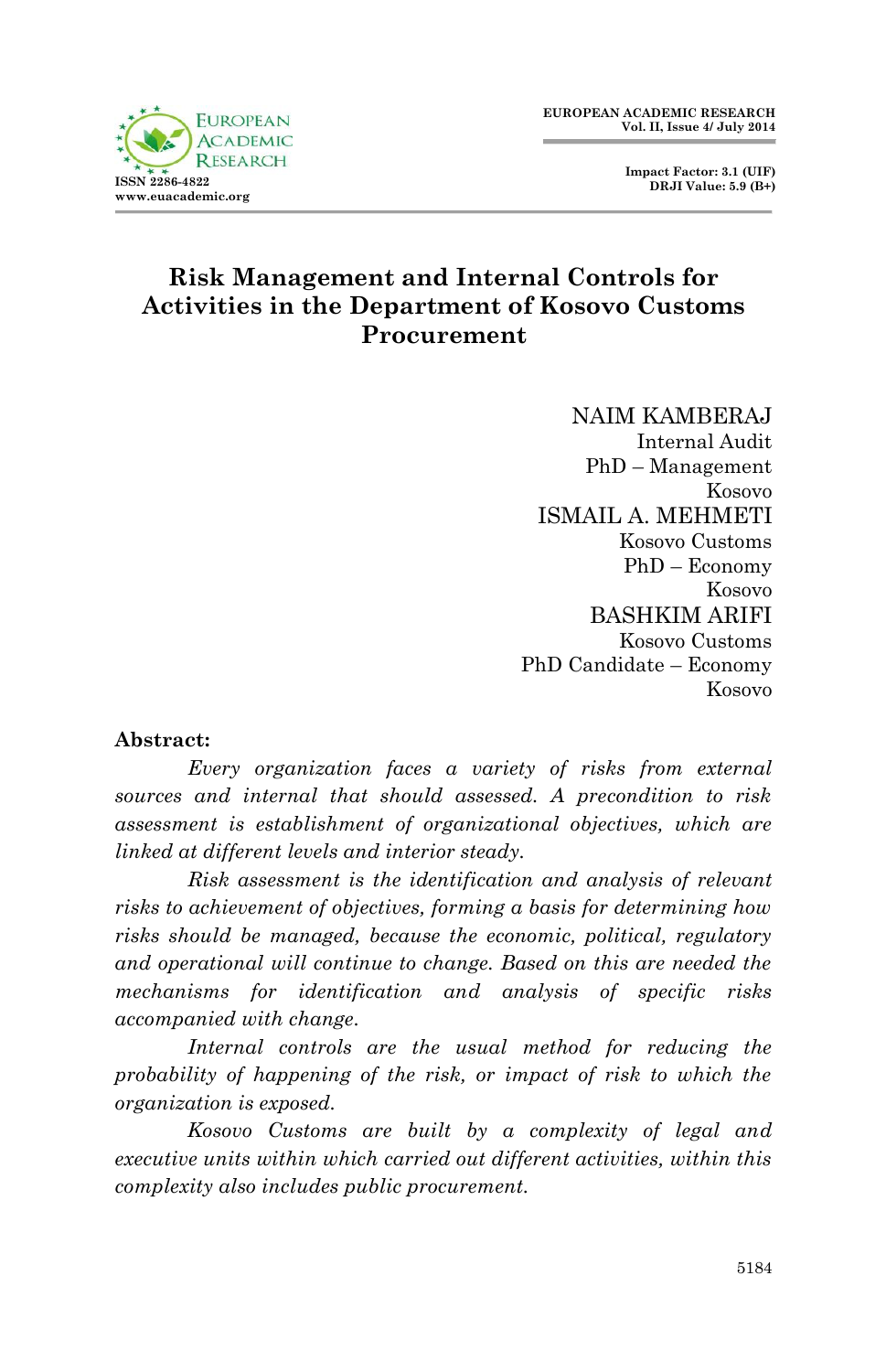*Although Kosovo Customs collect the largest amount of revenue for the Kosovo Budget, as the study area have chosen procurement activities, because public procurement is an integral part of every public institution, and that at the time when Kosovo is still in continuous transition it is understood that the procurement activities are subject to risks at every step of its development.*

*Already the general public in Kosovo and elsewhere is more or less informed what the tenders are. In this study we have tried to present in a more understandable way of risks possible, their management and internal controls established by management as a result of the identification of risks, along the procurement process in Kosovo Customs.* 

**Key words:** Customs, risk, procurement, management, internal control.

#### **Customs and its role in the Kosovo Economy**

Kosovo is listed in the category of countries that are still in transition, it has a slow economic development, "rapid economic growth is not a matter of arithmetic, and does not happen spontaneously,"<sup>1</sup> the country's economy depends on the fiscal measures that the state applies, "fiscal sovereignty is the right and unlimited power of the state to decide about public expense"<sup>2</sup> in this context Customs institution as an instrument of trade policy implementation has a very important role in drafting the country's fiscal policy .

National economy of Kosovo shall develop economic policies to exploit resources and its human, natural, capital and technological capacities "<sup>3</sup> , the problem for developing countries lies in the fact that is so extremely difficult to accumulate

**EUROPEAN ACADEMIC RESEARCH - Vol. II, Issue 4 / July 2014**

**<sup>.</sup>** <sup>1</sup> Horvat, Branko. 2007. "Dinamican ekonomski razvoj." ECPD, United Nations University for Peace, Beograd. 144.

<sup>2</sup> Gorcic, Jovan. 2013. "Fiskalni federalizam, lokalna samouprave i buxhetske politike." ECPD, Beograd. 11.

<sup>3</sup> Samuelson, Paul & William D. 1992. Nordhaus: "Ekonomia", Zagreb. 697.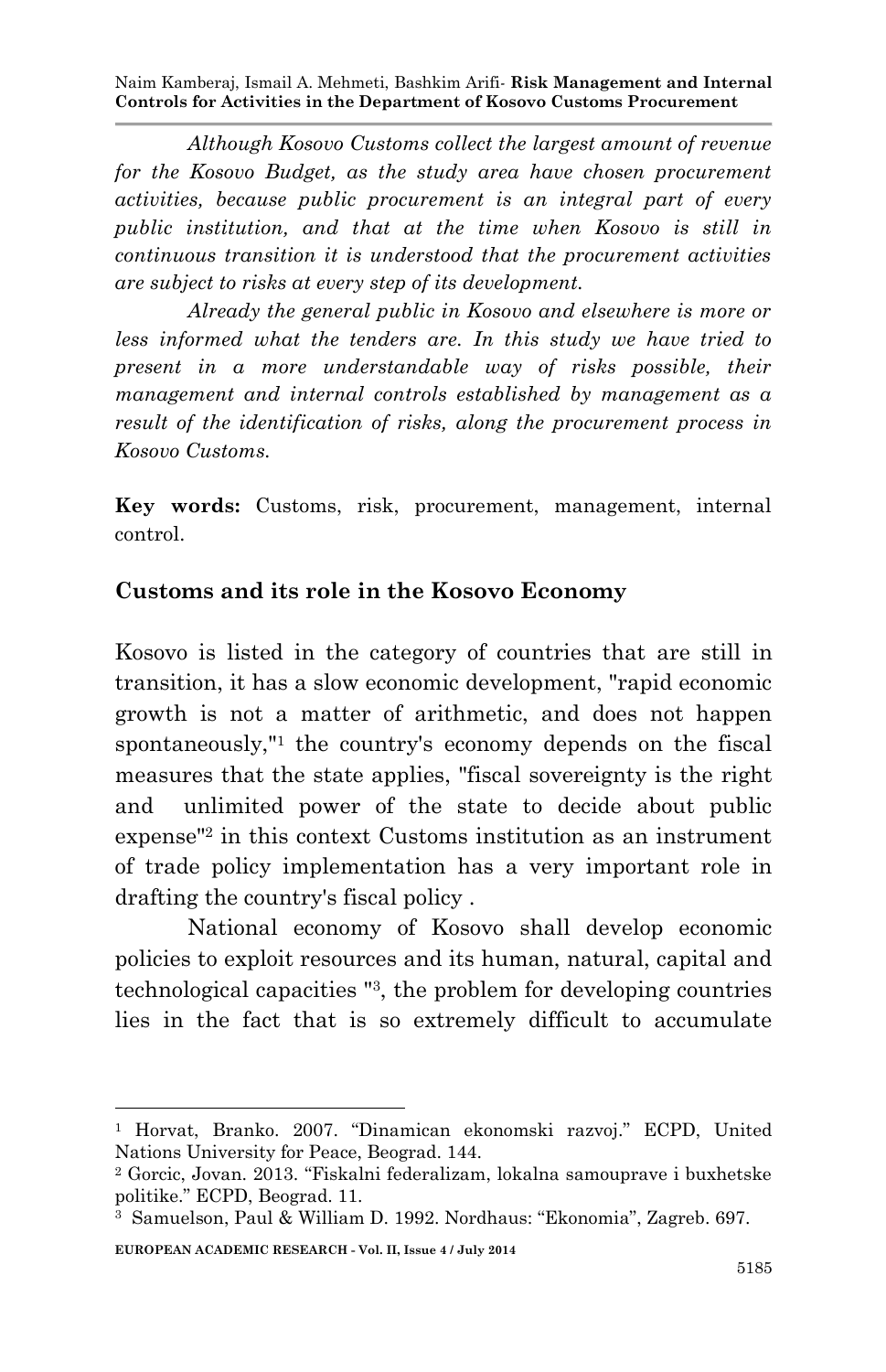factors of production, physical and human capital, with a low level of income, a characteristic of these countries."<sup>4</sup>

The Customs impact on development trends in Kosovo is very great, now in Kosovo functioning market economy where there are many private companies that implement exportimport with private capital "circulation of private capital represents greater financial international development", 5 Customs role in this aspect is great.

Customs as an instrument of trade policy is exposed to more different risks, one of the most sensitive areas is procurement, and the procurement activities are exposed to the risk of potential abuse. Procurement activities in Kosovo customs are carried out according to written rules within "Law on public procurement in Republic of Kosovo, where the purpose of the law is to ensure the most efficient, cost-effective, transparent and fair use of public funds, public resources and any other funds and resources of contracting authorities in Kosovo by establishing the requirements and rules that shall be observed, the procedures that shall be followed, the rights that shall be respected, and the obligations that shall be performed, by persons, economic operators, undertakings, contracting authorities, works concessionaires and public bodies conducting, or involved, participating or interested in, a procurement activity involving or relating to the use of such funds and/or resources". <sup>6</sup> Managing risk is about making the tactical and strategic decisions to control those risks that should be controlled and to exploit those opportunities that can be exploited.<sup>7</sup>

**.** 

<sup>4</sup> Dornbusch, Rudiger & Stanley Fischer. "Makroekonomia", Botim ndërkombëtar, shtëpia botuese *Dituria*. 268.

<sup>5</sup> Ostojiq, Negoslav P. 2012. "Duznicka kriza zemalja u razvoj." ECPD, Beograd. 137.

<sup>6</sup> Law on public procurement in Republic of Kosovo No. 04/L-042, article.

<sup>7</sup> 2011 The Research Foundation of CFA Institute.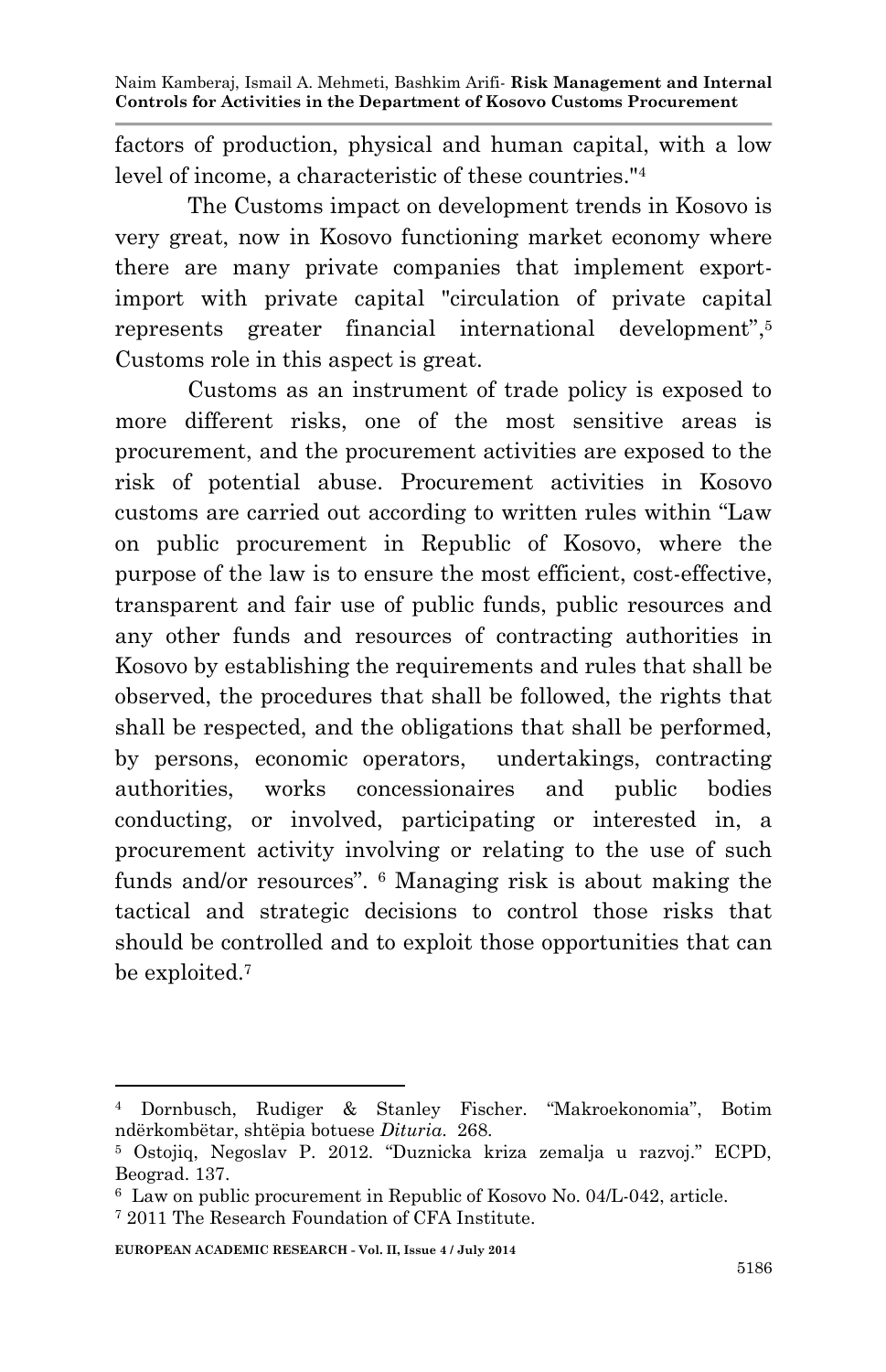## **Risk management measures at the level of the whole organization.**

Risk can explain or define a possibility of the occurrence of an event which will have an impact on the achievement of objectives. Risk management is a very important part in the overall management of the organization and its activities. Risk management is the process of risk control. Risk management cycle is often seen as a five-step process: Risk identification, risk Analysis, planning of reaction to risks, implementation of reaction to risks, monitoring and review.

## **Therefore we believe that the identification of risk should be achieved by:**

- Establish a working body which would identify risks and based on these would make the assessment of risks in accordance with nature and size of the organization.
- Through self evaluation using questionnaires or workshops where management staff encourages employees to identify risks within their organizational units.
- A comprehensive consultation process well run, identifies risks and increase initiatives for improvement.
- Risk description in the risk register and the designation of responsible personnel.
- Approval a strategy for effective system of risk management as an integral part of the process

## **Risk assessment**

Kosovo Customs estimates the importance of risks in terms of probability and impact using a conceptual approach based on a proper assessment of any risk factors which management considers as suitable, in this regard customs has established the risk assessment sector, however this sector more deals with analysis of importing companies.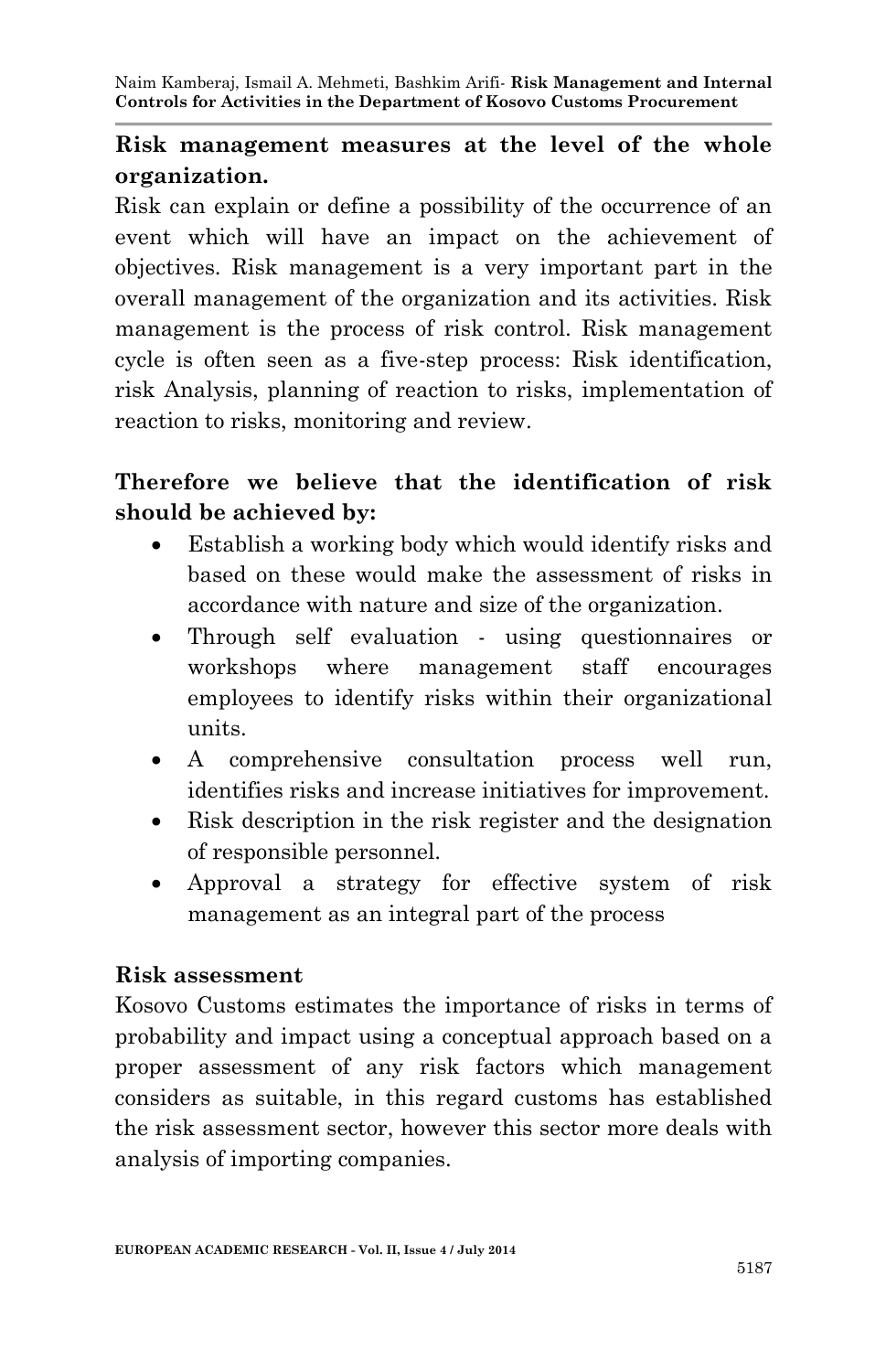We think that it does not meet all the requirements for a more efficient access and effective in risks identifying in the way of achieving the objectives of this organization.

We believe it would be better to use a broader analytical approach which meets the conceptual approach using mathematical formulas to calculate the relationship between risk and result. Such an approach would greatly facilitate the decision making process where the Management decides which risks should be managed and to what extent.

#### **Risk Management**

After that customs does not have a risk register, we think that a considerable number of staff did not know how Management considers acceptable risk, and as a result customs staff may not know importance of internal controls and their proper implementation.<sup>8</sup>

We believe that this is not the proper process to identify risks as risk management process will be more successful if all the risks the organization noted in a list and evaluated according to their impact and probability.

# **The organization's attitude toward risk and risk management**

Organization of internal control in Kosovo Customs should be based on clear objectives of the organization, so that it can identify and manage risks, assessment is that the organization has not yet created an authentic culture of knowledge of risks and its management.

# **Procurement department has assigned itself the following goals**

To ensure the most efficient way, more transparent and fairer of enforcement of procurement procedures to fulfilment of each

**.** 

<sup>8</sup> Customs Internal Audit Report 2013- Nr.5

**EUROPEAN ACADEMIC RESEARCH - Vol. II, Issue 4 / July 2014**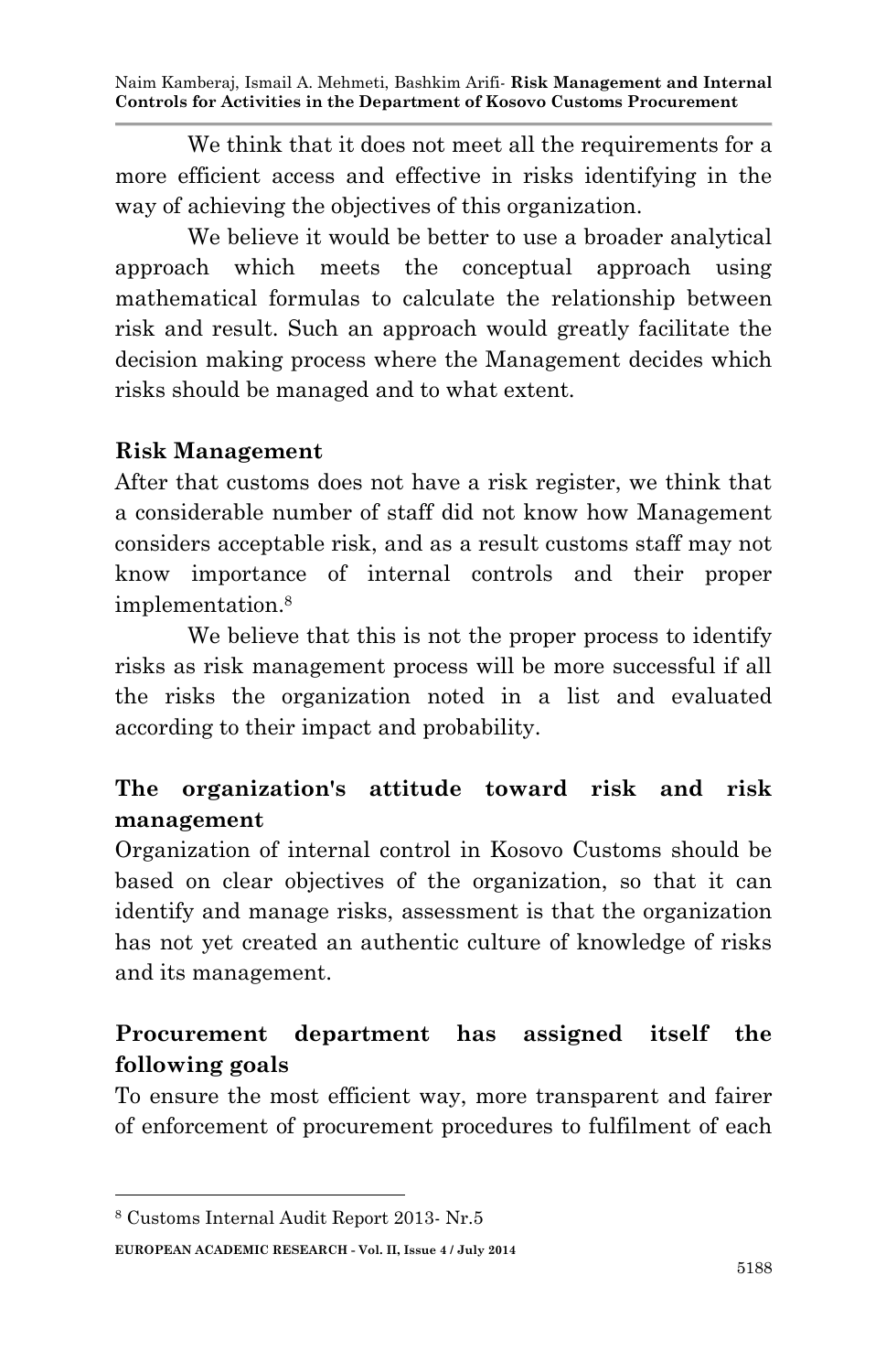requirement in procurement planning and the organization in general

Ensure that objectives will be fulfilled toward integrity and increase accountability of officials in the procurement office, asking that decisions, behaviours, and work whether individually or as a group, are not influenced by personal interests or material, comply with the procedural and substantive requirements of official , and ethical procurement code and procurement goal and organization. Procurement Department is exposed to a number of risks that could damage the fulfilment of these goals.

### **Internal control**

1

Internal control is defined as a process, effected by an entity's people, designed to accomplish specified objectives. The definition is broad, encompassing all aspects of controlling a business, yet facilitates a directed focus on specific objectives. Internal control consists of five interrelated components, which are inherent in the way management runs the enterprise. The components are linked, and serve as criteria for determining whether the system is effective.<sup>9</sup>

# **Identifying and risk analyzing in department of procurement**

The table below presents some of the risks which may face this department, their impact and the likely those risks to happen.

# **Risks to which the Procurement Department Is Exposed, Their Impact, Probability and Risk Assessment Explanation**

<sup>9</sup>COSO – Committee of sponsoring organization of the tread way commission Internal Control- Integrated Framework Two-Volume edition 1994.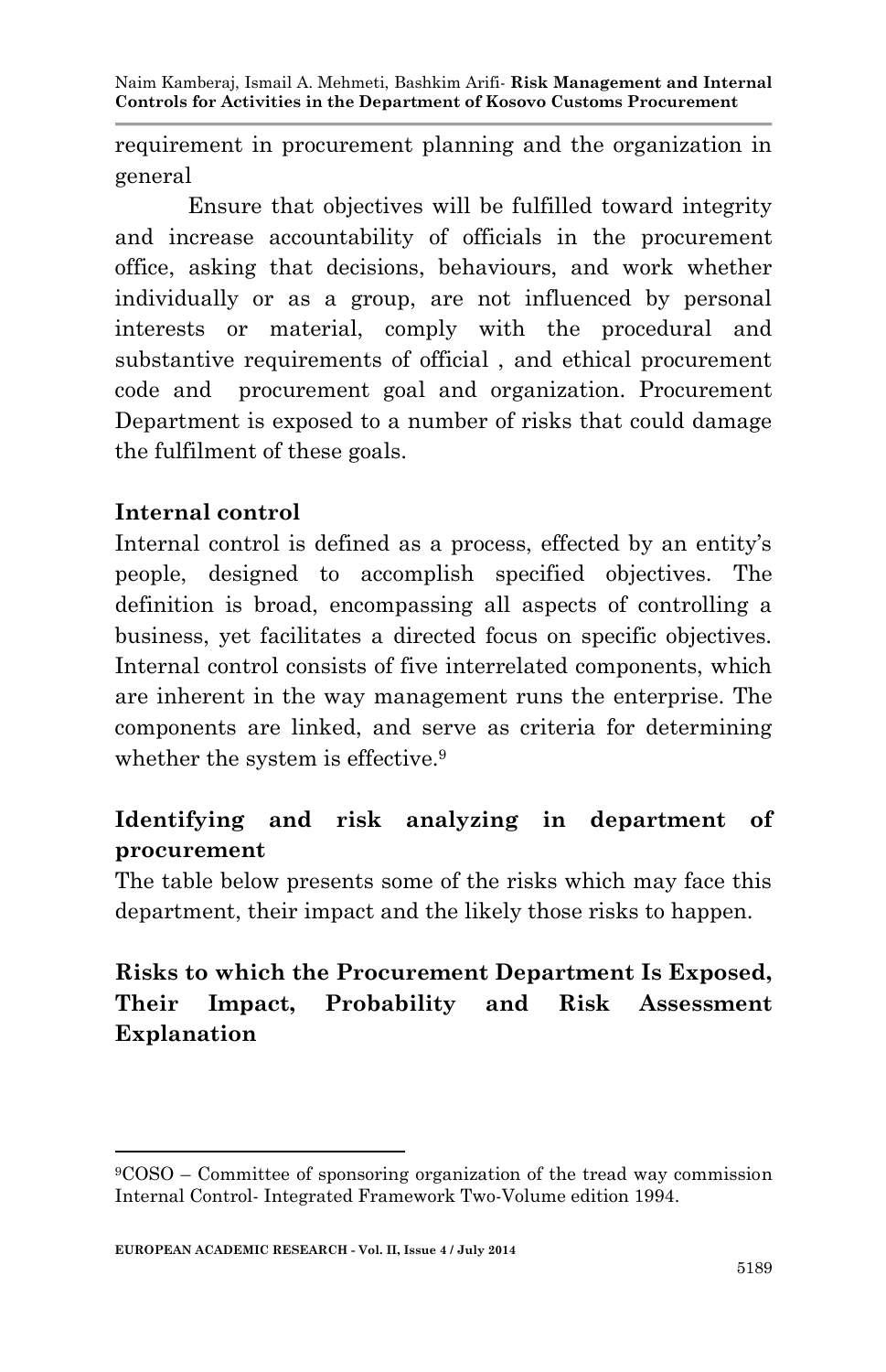į

|  | Chart 1. Tabular presentation, risks and their impact on the |  |  |  |
|--|--------------------------------------------------------------|--|--|--|
|  | procurement process within the Customs.                      |  |  |  |

| $\mathbf{1}$   | Not<br>good        | 3             | $\overline{2}$ | Procurement plan activities may not contain all                                             |
|----------------|--------------------|---------------|----------------|---------------------------------------------------------------------------------------------|
|                | planning           |               |                | the necessary requirements,                                                                 |
|                | procurement        |               |                | <b>Impact</b> is high because the allocated budget can                                      |
|                | activities         |               |                | be unstable due to the initiation of activities                                             |
|                |                    |               |                | which are not included in the procurement                                                   |
|                |                    |               |                | planning                                                                                    |
|                |                    |               |                | Probabilities are high as there are frequent                                                |
|                |                    |               |                | requests for additional procurement activities.                                             |
| $\overline{2}$ | of<br>Initiate     | 3             | $\mathbf{1}$   | Impact is high because the initiation of the                                                |
|                | procurement        |               |                | procurement activity by unauthorized persons                                                |
|                | activities<br>done |               |                | can lead to improper expenditure of public                                                  |
|                | without<br>proper  |               |                | money.                                                                                      |
|                | authorization and  |               |                | <b>Probabilities</b> that the event occur are small                                         |
|                | off plan           |               |                | after the initiation of procurement activities                                              |
|                |                    |               |                |                                                                                             |
|                |                    |               |                | done through the proper forms that will be<br>placed on file and that these initiations are |
|                |                    |               |                |                                                                                             |
|                |                    |               |                | reported regularly in regular meetings at the                                               |
|                |                    |               |                | department level.                                                                           |
| 3              | Technical          | $\mathcal{S}$ | 3              | Impact is high because compilation of technical                                             |
|                | specifications are |               |                | specifications<br>can<br>favour<br><sub>or</sub><br>discriminate                            |
|                | not compiled by    |               |                | professional Economic Operators for an assigned                                             |
|                | the nature of the  |               |                | servile.                                                                                    |
|                | request by the     |               |                | <b>Probability</b> that this to happen is great because                                     |
|                | initiative unit.   |               |                | Customs does not have the professional people                                               |
|                |                    |               |                | from<br>different technical<br>areas,<br>mainly<br>in                                       |
|                |                    |               |                | technical fields which are field of information                                             |
|                |                    |               |                | technology, vehicle servicing. It is known that a                                           |
|                |                    |               |                | vehicle has hundreds of parts. Requests for these                                           |
|                |                    |               |                | services are frequent.                                                                      |
| $\overline{4}$ | Not informing the  | 3             | $\mathbf{1}$   | High impact because properly not informing                                                  |
|                | general<br>public  |               |                | eliminates serious professional operators from                                              |
|                | about<br>the       |               |                | application and as a result may come in                                                     |
|                | initiation of the  |               |                | expression operators who cannot fulfil the terms                                            |
|                | tendering          |               |                | of the contract.                                                                            |
|                | procedure          |               |                | <b>Probability</b> is low because the Department of                                         |
|                |                    |               |                | Procurement all publications for the initiation of                                          |
|                |                    |               |                | the tendering procedure publishes on more                                                   |
|                |                    |               |                | readable papers.                                                                            |
| 5              | Physical offerings | 3             | $\mathbf{1}$   | High Impact because not good physical provide                                               |
|                | providing<br>of    |               |                | of offers may have high impact because it can                                               |
|                | economic           |               |                | lead to dissatisfaction of economic operators in                                            |
|                | operators is not   |               |                | case of loss of supply, which in turn will have a                                           |
|                |                    |               |                |                                                                                             |
|                |                    |               |                |                                                                                             |
|                | at proper level.   |               |                | negative effect on public opinion and loss of<br>reputation of the Organization.            |
|                |                    |               |                | <b>Probability</b> is low because the Department of                                         |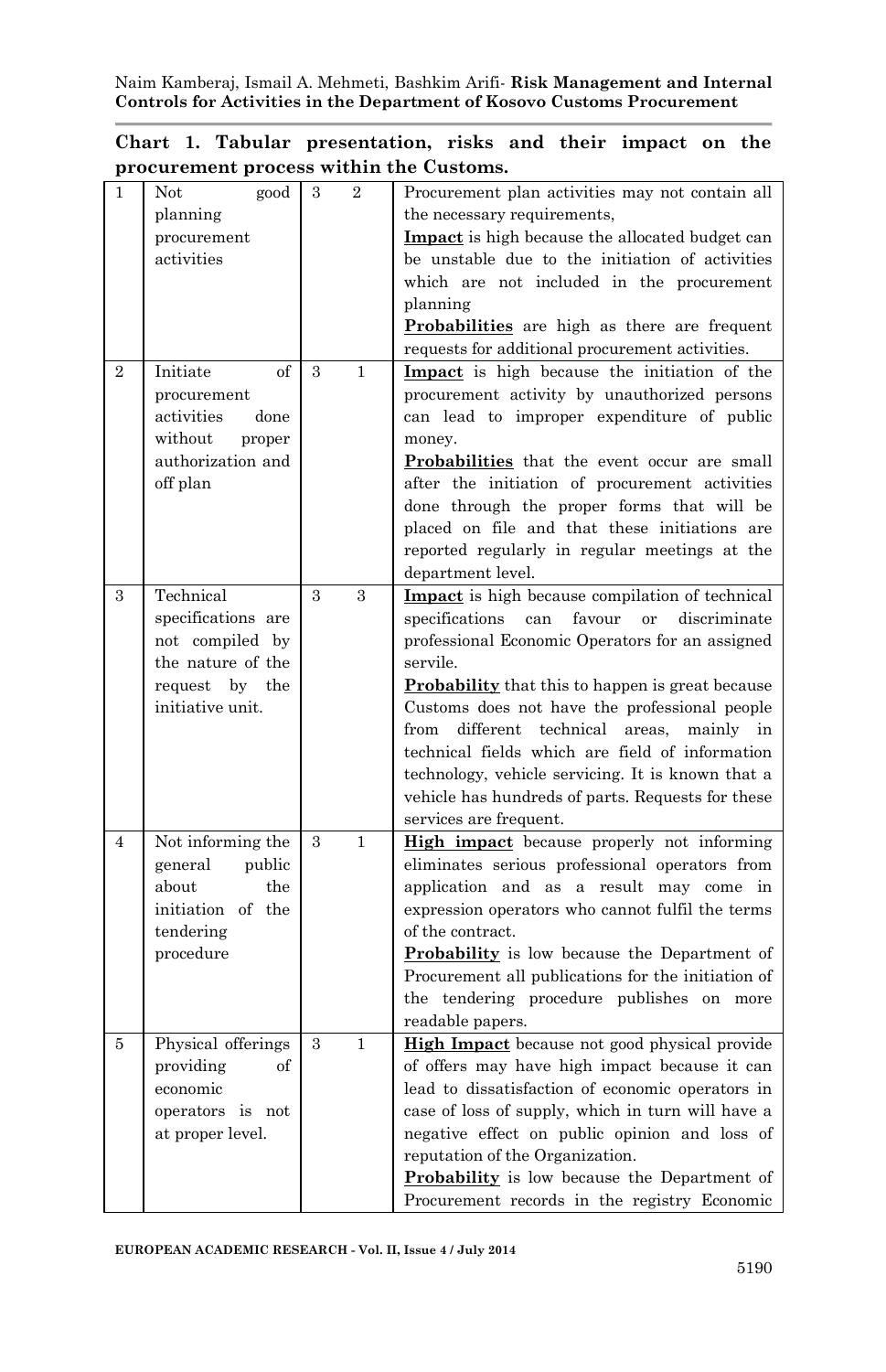|    |                                                                                                                    |                |                | Operators who have received and submitted<br>bids.                                                                                                                                                                                                                                                                                                                                                                                                                                                        |
|----|--------------------------------------------------------------------------------------------------------------------|----------------|----------------|-----------------------------------------------------------------------------------------------------------------------------------------------------------------------------------------------------------------------------------------------------------------------------------------------------------------------------------------------------------------------------------------------------------------------------------------------------------------------------------------------------------|
| 6  | Official<br>information flow<br>tender<br>for<br>of<br>various Economic<br>Operators.                              | 3              | $\overline{2}$ | High impact as the official information flow<br>affect the regularity of procurement activity as<br>follows:<br>-Coming up to the repetition of the procurement<br>activity for some time.<br>-Favoured specified Economic Operator, as a<br>consequence will have indications of corruption.<br>Probabilities of that happening are moderate<br>because it mainly could happen after the first<br>round of bid opening and can easily be suspected.                                                      |
| 7  | Tender<br>Evaluation<br>Committee is in<br>non-professional<br>composition                                         | 3              | $\overline{2}$ | High impact, because the appointment of<br>committee members who are related with any of<br>the participants in the tendering process may<br>come due to conflict of interest, then such a<br>committee composed can produce unrealistic<br>assessment by Potential Operators damaged.<br>moderate<br>because<br>the<br>Probability<br>is<br>Procurement Department prepares Affidavit                                                                                                                    |
| 8  | Not.<br>done<br>adequate<br>legal<br>information<br>for<br>Contract Award.                                         | 1              | 1              | Impact is low because Economic Operators in<br>case if they have no individual notice of contract<br>award, Customs made notice of contract award<br>through newspapers and through the official<br>site.<br>Low probability because the participating<br>companies in tender process are cared and have<br>enough information for the outcome of the end of<br>activity.                                                                                                                                 |
| 9  | Criteria of signed<br>contract between<br>contracting<br>the<br>authority<br>and<br>Operator are not<br>respected. | $\overline{2}$ | $\mathbf{1}$   | <b>Medium impact</b> because disrespect of contract<br>possible<br>to occur as<br>a result of<br>is<br>an<br>unprofessional appraiser commission and as a<br>result can have a job or low quality of service<br>offering.<br>Low probability that this will happen because<br>there are legal penalties for not fulfilling the<br>contract.                                                                                                                                                               |
| 10 | bills<br><b>Notes</b><br>are<br>not in accordance<br>with the contract<br>notes                                    | $\mathcal{S}$  | $\overline{2}$ | <b>High impact</b> because the contracting authority<br>can not specify in contract details of items or a<br>service, such as the price of items per unit,<br>deadline for supply and payment etc This will<br>result with inadequate services and exceeded the<br>budget possibilities with this entry without cover<br>financial obligations for the next year.<br>Moderate probability because the<br>goods<br>admissions committee cannot make comparisons<br>between invoice data and contract data. |
| 11 | Received of goods                                                                                                  | 3              | 1              | Impact is high because this will cause a                                                                                                                                                                                                                                                                                                                                                                                                                                                                  |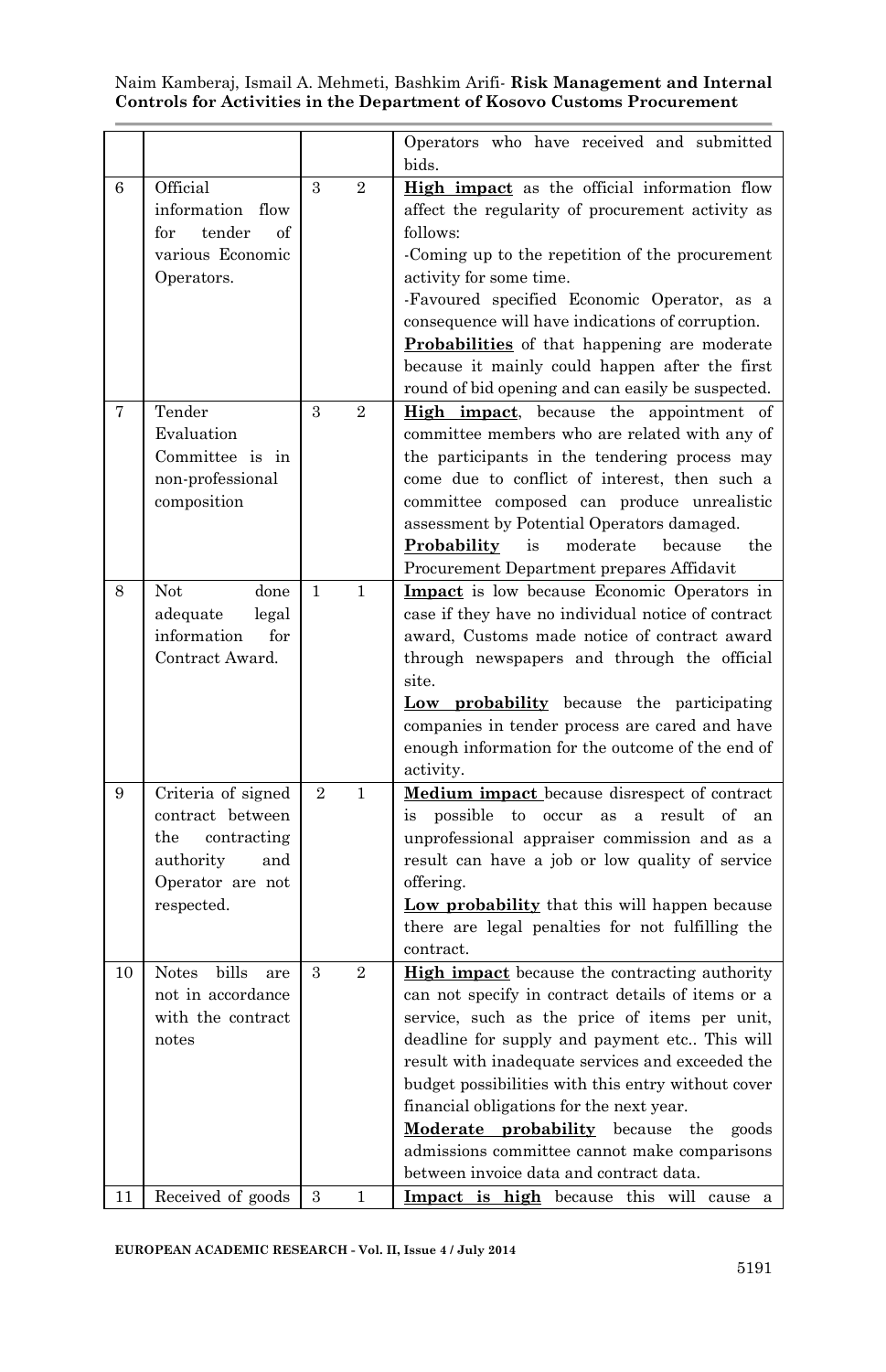|    | and services<br>is |                     | damage to Customs and as a result will have        |
|----|--------------------|---------------------|----------------------------------------------------|
|    | contrary with the  |                     | unplanned additional costs without cover, these    |
|    | specification.     |                     | costs will affect the budget of Customs.           |
|    |                    |                     | <b>Probability</b> that this will happen is low    |
|    |                    |                     | because the officer of goods received compares     |
|    |                    |                     | the invoice amount by the contracted amount.       |
| 12 | Not verified and   | 3<br>$\overline{2}$ | Impact of high importance because it may           |
|    | compared<br>not    |                     | come to a mismatch between the contracted          |
|    | invoice prices by  |                     | value and the invoice where as a result of this we |
|    | contracted<br>the. |                     | will have an act of fraud.                         |
|    | process.           |                     | <b>Moderate probability</b> because authorized     |
|    |                    |                     | the absence of responsibility<br>officer<br>in     |
|    |                    |                     | preliminary before the payment cannot make         |
|    |                    |                     | documentation verification if invoice process are  |
|    |                    |                     | compatible with contract.                          |

Legend: 1-Low probability, low impact

 2-Moderate probability, moderate impact 3-High probability, high impact

The table presented above shows that management will be able to prepare a risks register for all sectors and units within the Customs and to present his approach to risks which risks will understand all officials.

Definition of potential risks, determining their impact on Customs, and the Probabilities of their occurrence helps management in its decisions on how and to what extent individual risks need to be addressed and where to implement internal controls.

# **Description of Management Approach to Risk Management in Department of Procurement and Options**

| Table 2. Table presentation, the current level of risk management in |  |  |
|----------------------------------------------------------------------|--|--|
| procurement Department within Customs.                               |  |  |

| Nr. | Risks<br>in<br>procurement | Management approach<br>to risk management | The alternative approach<br>to risk management |
|-----|----------------------------|-------------------------------------------|------------------------------------------------|
|     | department                 |                                           |                                                |
|     | Not.<br>good               | Risk is addressed by the                  | planning<br>Proper                             |
|     | of<br>planning             | department of finance due                 | procurement activities based                   |
|     | procurement                | budget<br>unplanned<br>to                 | on reasonable requirements                     |
|     | activities                 | costs.                                    | and budget possibilities and                   |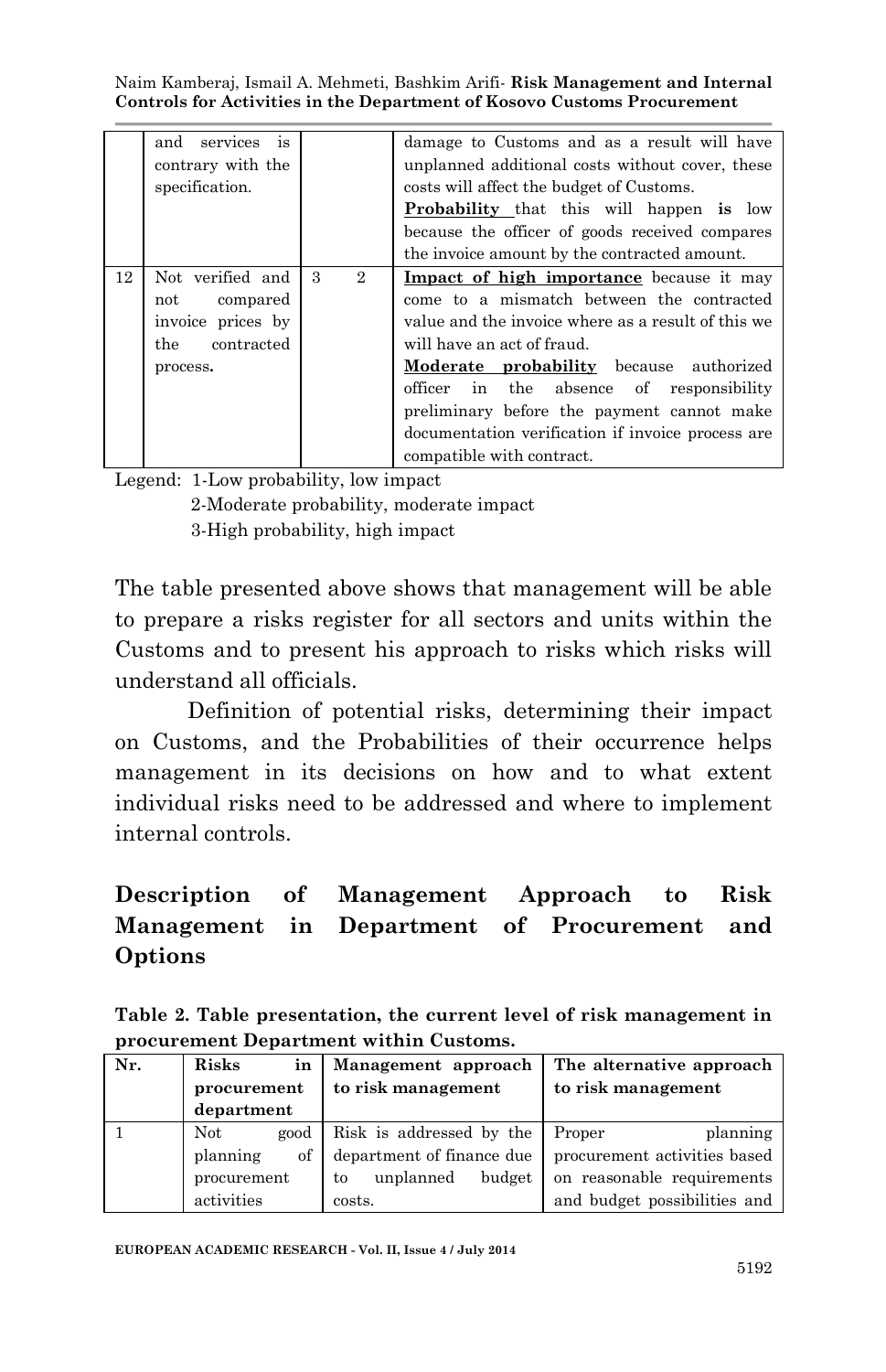|                |                                                                                                                |                                                                                                                                                                                              | the respect of procurement<br>plan<br>would<br>reduce<br>the<br>evident risk.                                                                                                                                                                                                                                                                                                                                                                                                                                                          |
|----------------|----------------------------------------------------------------------------------------------------------------|----------------------------------------------------------------------------------------------------------------------------------------------------------------------------------------------|----------------------------------------------------------------------------------------------------------------------------------------------------------------------------------------------------------------------------------------------------------------------------------------------------------------------------------------------------------------------------------------------------------------------------------------------------------------------------------------------------------------------------------------|
| $\overline{2}$ | of<br>Initiate<br>procurement<br>activities done<br>without proper<br>authorization<br>and off plan.           | Risk<br>management<br>is<br>addressed<br>by<br>the<br>during<br>procurement<br>regular<br>management<br>meetings                                                                             | Design a registry which shall<br>include<br>all<br>persons<br>authorizing of procurement<br>process and distribution of<br>this register through the<br>budget unit.                                                                                                                                                                                                                                                                                                                                                                   |
| 3              | Technical<br>specifications<br>are<br>not<br>compiled by the<br>of<br>nature<br>request<br>by<br>initial unit. | Risk is addressed by the<br>compiler<br>specifications<br>unit where they encounter<br>difficulties.                                                                                         | Committees<br>should<br>be<br>appointed with professional<br>composition (should engage<br>people of different fields) in<br>case of compiling of technical<br>specifications by adapting<br>nature of the goods and<br>services or works especially<br>to the servicing of vehicles<br>and<br>equipment<br>of<br>to<br>information technology.                                                                                                                                                                                        |
| 4              | informing<br>Not<br>the<br>general<br>public<br>about<br>the initiation of<br>the<br>tendering<br>procedure.   | Risk<br>addressed<br>is<br>by<br>reports compiled by the<br>procurement department<br>to participate not enough<br>tenders<br>based on<br>the<br>small<br>number<br>of<br>submitted tenders. | Getting started from fact<br>that a considerable number<br>submitted<br>of<br>for<br>cases<br>participation in the tender<br>small number of Economic<br>Operators believe that the<br>risk could be addressed in<br>finding other ways to inform<br>the public to participate in<br>the tender, except the daily<br>press and web official site.<br>Sending notices should be<br>through email and regular<br>mail<br>producer<br>to<br>and<br>potential traders, especially<br>$_{\rm for}$<br>specific<br>goods<br>and<br>services. |
| 5              | Physical offers<br>security<br>of<br>Economic<br>Operators<br>is<br>at<br>the<br>not<br>proper level.          | Risk<br>is<br>addressed<br>by<br>complaints of tenders who<br>complain that missing any<br>with case<br>document<br>of<br>examination of documents<br>by<br>the<br>contracting<br>authority. | Further risk addressed to<br>$_{\rm the}$<br>envelope<br>security<br>in<br>which<br>is<br>set<br>the<br>of<br>documentation<br>tenders<br>sealing envelope with special<br>and<br>putting<br>stamp<br>signatures of the tender and<br>$_{\rm the}$<br>contracting<br>authority<br>where the closed envelope.                                                                                                                                                                                                                           |
| 6              | Official                                                                                                       | Risk<br>is<br>addressed<br>by                                                                                                                                                                | We<br>believe<br>the<br>that                                                                                                                                                                                                                                                                                                                                                                                                                                                                                                           |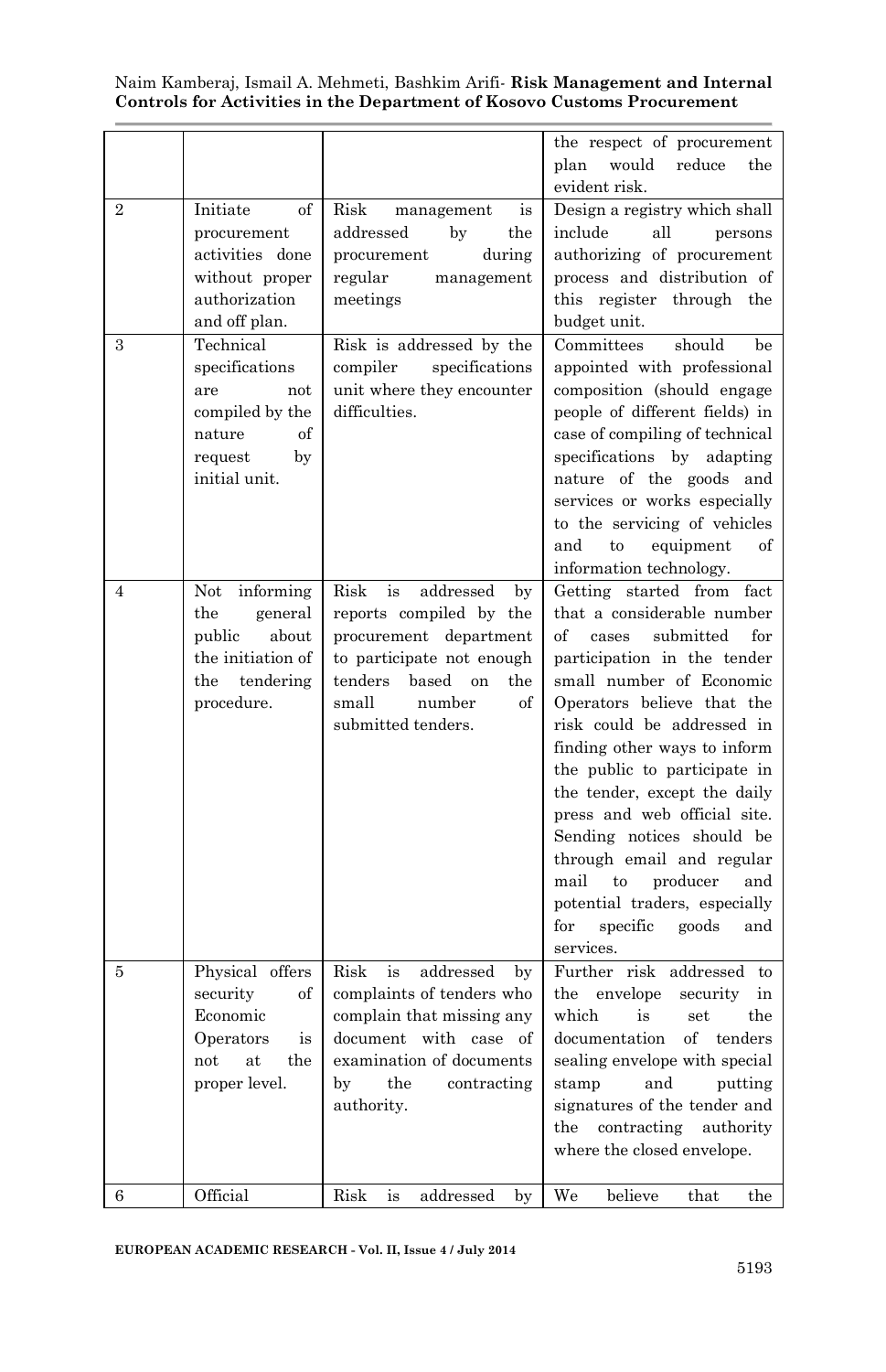|          | information<br>flow for tender<br>various<br>of<br>Economic<br>Operators.                                         | analyzing<br>verifying and<br>of<br>the<br>causes<br>the<br>cancellation<br>of<br>the<br>activities<br>procurement<br>of<br>the<br>and<br>structure<br>tenders. | assignation<br>and<br>implementation<br>of<br>an<br>internal control in this stage<br>which would focus on the<br>credibility of the commission<br>during<br>the<br>opening<br>of<br>would<br>tenders<br>be<br>the<br>appropriate;<br>however<br>risk can also be addressed by<br>changing the composition of<br>committee<br>members<br>the<br>after<br>failure<br>each |
|----------|-------------------------------------------------------------------------------------------------------------------|-----------------------------------------------------------------------------------------------------------------------------------------------------------------|--------------------------------------------------------------------------------------------------------------------------------------------------------------------------------------------------------------------------------------------------------------------------------------------------------------------------------------------------------------------------|
| 7        | Tender<br>Evaluation<br>Committee<br>is<br>in<br>non-<br>professional<br>composition                              | Risk is directly addresses<br>management<br>of<br>to<br>procurement after it will<br>identify<br>and<br>appoint<br>members of the evaluation<br>committee.      | procurement activity.<br>For probability that this to<br>occur,<br>it<br>would<br>be<br>appropriate<br>that<br>risk<br>addressed<br>in<br>assign<br>of<br>criteria which are built on<br>health basis for the selection<br>of a committee at this stage<br>of the procurement.                                                                                           |
| 8        | Not<br>done<br>adequate legal<br>information for<br>Contract<br>Award                                             | Risk is addressed by the<br>Public<br>Procurement<br>Regulatory<br>Commission<br>because some tenders are<br>biased due to disrespect of<br>procedures.         | Observance<br>of<br>legal<br>deadlines<br>and<br>contract<br>award notice to Economic<br>and<br>Operators<br>contract<br>award consultations before<br>taking<br>command<br>of<br>the<br>Public<br>Procurement<br>Commission.                                                                                                                                            |
| 9        | Received<br>of<br>goods<br>and<br>services<br>is<br>with<br>contrary<br>the<br>specification.                     | Risk<br>is<br>addressed<br>by<br>departments<br>who<br>complain about services or<br>goods offered by Economic<br>Operators.                                    | We think the approach is<br>right but management would<br>be more efficient if except<br>measures for legal penalties<br>in case of constant repetition<br>of<br>these<br>actions<br>these<br>operators will be terminated<br>contracts and against them<br>undertake<br>to<br>legal<br>proceedings.                                                                     |
| 10<br>11 | Not<br>verified<br>and<br>not<br>compared<br>invoice<br>prices<br>the<br>by<br>contracted<br>process.<br>Extended | Risk is addressed by the<br>Certifying Officer based to<br>some identified cases of<br>incapability.<br>Risk is addressed by the                                | Risk should be addressed in<br>revision<br>the<br>оf<br>invoices<br>before be paid by payment<br>officer who will report to<br>$_{\rm management}$<br>for<br>any<br>irregularities<br>This<br>would<br>impact that such a mistake<br>avoided before they happen.<br>This risk can be addressed                                                                           |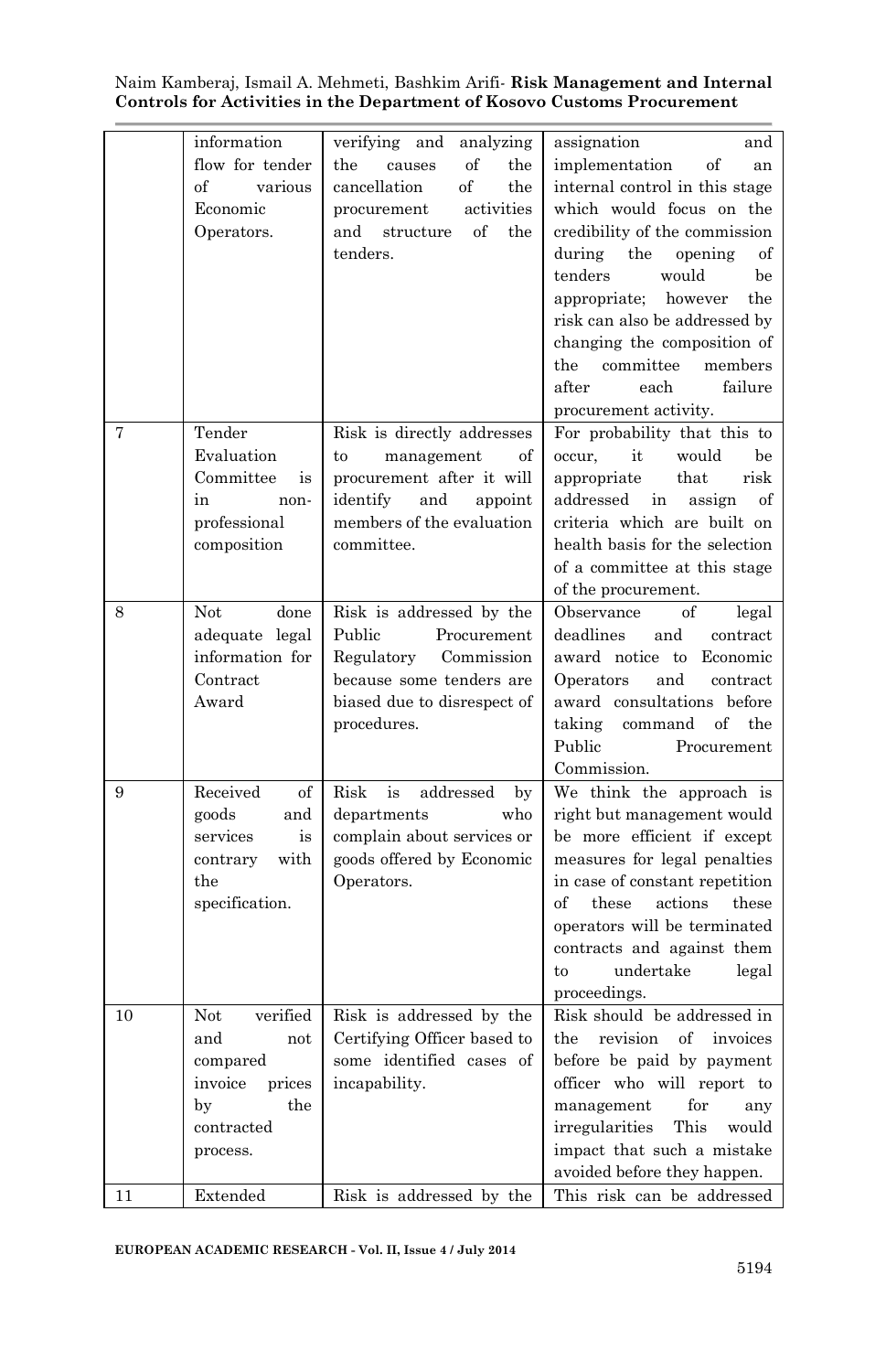|    | for<br>contracts             | Commission<br>for            | further<br>the<br>goods<br>to      |
|----|------------------------------|------------------------------|------------------------------------|
|    | Economic                     | registration of warehouse    | officer<br>which<br>receiving      |
|    | Operators who                | goods.                       | should always be taken care        |
|    | do not adhere                |                              | of during receipt of goods,        |
|    | signed                       |                              | where should receive only          |
|    | obligations.                 |                              | those goods which are listed       |
|    |                              |                              | on the offered document and        |
|    |                              |                              | tendered. It is necessary to       |
|    |                              |                              | have a data base to record         |
|    |                              |                              | all received and delivered         |
|    |                              |                              | goods on time to other             |
|    |                              |                              | officials after the completion     |
|    |                              |                              | of the relevant document.          |
| 12 | Not performed                | Risk is addressed by the     | We<br>appreciate that<br>the       |
|    | payments<br>real             | certifying officer in weekly | receiving officer                  |
|    | time<br>for<br><sub>on</sub> | report which hi prepares     | the<br>the<br>of<br>invoice<br>for |
|    | $\sigma$ f<br>services       | for its activities.          | procured goods<br>must<br>be       |
|    | Economic                     |                              | professional and have high         |
|    | Operators                    |                              | work ethics, hi must does          |
|    |                              |                              | comparisons of all tender          |
|    |                              |                              | process and invoiced prices        |
|    |                              |                              | for procured goods and then        |
|    |                              |                              | the invoice for the<br>sent        |
|    |                              |                              | execution of payment.              |

## **Conclusion**

With extraction of the interior acts where discussed in detail the performance of duties of employees, specifying their powers and responsibilities, Management has ensured the implementation of internal controls; however, they still had not provided an effective system of supervision and review of the effectiveness of internal controls.

## **Recommendation**

After all activities in Kosovo Customs are related to each other is of great importance to establish a unit within the organization which will be responsible for overall management of risk and based on identified risks to create adequate internal controls to monitor activities in function to achieve the objectives.